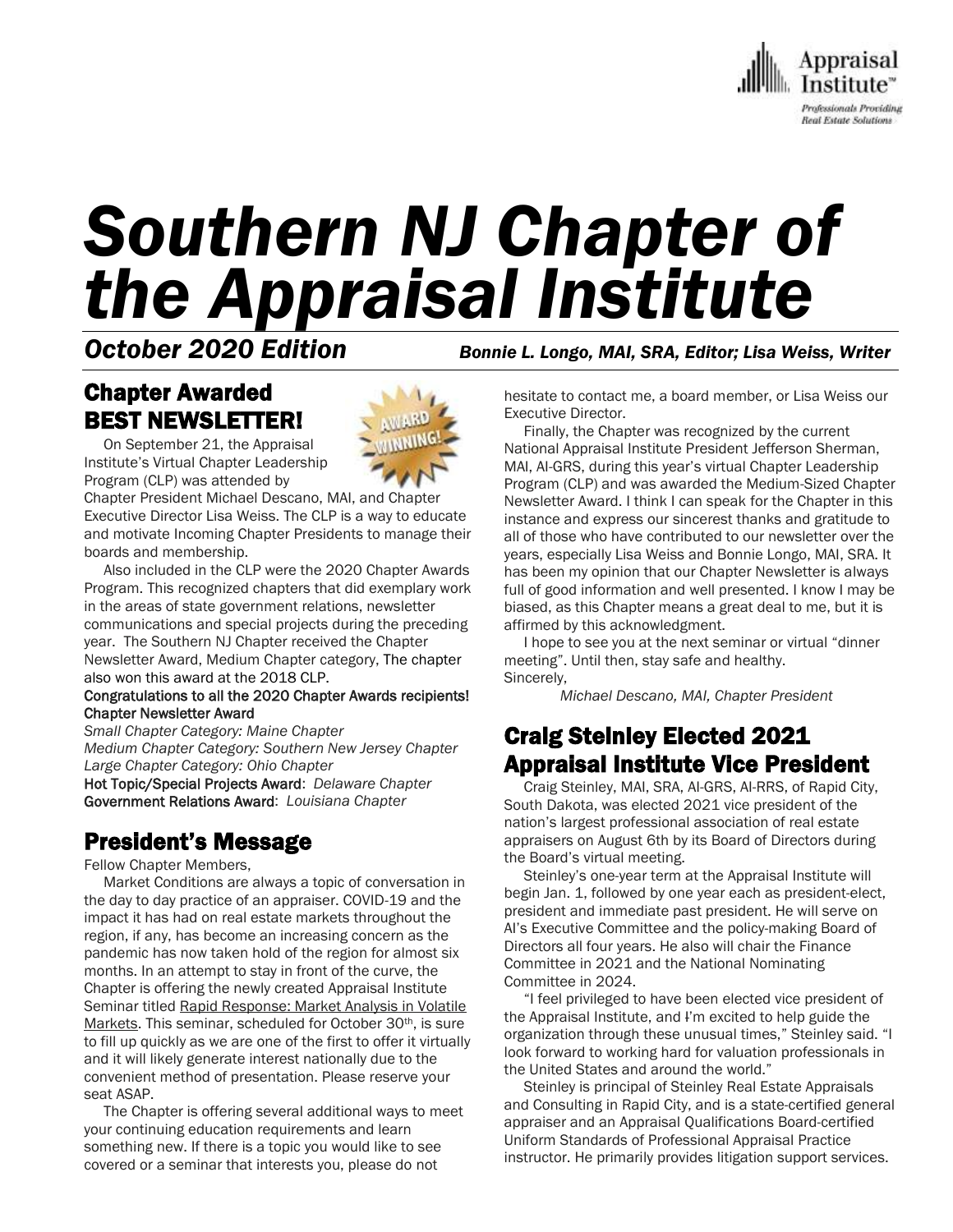

 Steinley serves nationally on the Appraisal Institute Board of Directors as Region II vice chair. He previously served on the Audit Committee (2016-19), including as chair (2019) and vice chair (2017-18); as Region II chair (2017-18); on the Strategic Planning Committee (2017-19); Professional Liability Insurance Program Committee (2016- 18); as Region II vice chair (2015-16); Region II third director (2014); on the Governance Structure Project Team (2013-16); and on the Professional Standards and Guidance Committee (2013-16). He also has served as president of the Wyoming and Western South Dakota Chapter (2012-13). He participated three years in the Leadership Development and Advisory Council conference, and is an education developer and instructor for the Appraisal Institute. He received a 2015 Volunteer of Distinction recognition.

## Job Posting #1: WestRock Appraisal Services, Corp.

Established commercial real estate appraisal company in the tri-state (NY, NJ, CT) area, seeks Certified General Real Estate Appraisers - experienced, semi-retired, retired or just receiving General Certification. Come succeed with us from the comfort of your home or office. Please send resume, etc., to [ristromer@gmail.com.](mailto:ristromer@gmail.com)

## Job Posting #2: New Castle County (DE) Assessor 1

Email [Lisamayweiss@hotmail.com](mailto:Lisamayweiss@hotmail.com) for the full job description. (There is no residency requirement for New Castle Co.) Candidates may submit online employment applications using the NEOGOV online application system available at

[https://www.governmentjobs.com/careers/nccde.](https://www.governmentjobs.com/careers/nccde)



## 24th ANNUAL SEPTEMBER SYMPOSIUM GOES VIRTUAL!

 The 24th Annual September Symposium was held over 2 days, September 29 & 30, via Zoom. This was the first time that the 7-hour seminar was held virtually, and it was found to be quite successful!

 Over 40 real estate professionals logged in each day and learned quality information from instructor Peter Christensen. He is an attorney, licensed in California and Washington. His legal practice primarily serves the real estate valuation community [-Valuation](https://www.valuationlegal.com/blog/) Legal. He's the author of Risk Management for Real Estate Appraisers and Appraisal Firms, published by the Appraisal Institute.

 This year's topics were "Smart Risk Management for Appraisers" and "Legal Issues for Non-Lending and Litigation Appraisal Assignments."

## Appraisal Inst. Seeks to Expand Diversity, Combat Alleged Bias in Valuation

 As our nation continues reflecting on important matters of racial justice, the nation's largest professional association of real estate appraisers reiterated its efforts to expand opportunities for aspiring appraisers and help combat alleged bias in valuation.

 The Appraisal Institute has several existing programs concentrating on this issue, including the Appraiser Diversity Pipeline Initiative with Fannie Mae and the National Urban League, along with the Minorities and Women Course Scholarship Program from the Appraisal Institute Education and Relief Foundation.

 "These initiatives are dedicated to promoting greater diversity within the real estate appraisal profession through direct outreach to interested individuals and financial assistance covering entry-level education and other support mechanisms," said Appraisal Institute President Jefferson L. Sherman, MAI, AI-GRS.

 "The Appraisal Institute always has valued its role as an organization that embraces diversity," Sherman added. He noted that the organization's member-comprised Diversity Panel is discussing new steps that the Appraisal Institute can take toward an even stronger commitment to diversity and inclusion. This group is tasked with several initiatives, and one being considered pertains to further development of continuing education.

 Additionally, the Appraisal Institute has a newly formed Women's Initiative Committee, whose discussions have centered on scholarship and mentorship opportunities in the profession. Also, recent conversations with leadership at The Appraisal Foundation have presented an opportunity for the Appraisal Institute to partner with TAF on getting more historically black colleges and universities involved in the undergraduate and graduate review program that the Appraiser Qualifications Board has established. Regarding alleged bias in valuation, "professional appraisers have a huge stake in ensuring that bias does not enter into appraisals, because at the end of the day, we sell credibility. Frankly, bias is our adversary regardless of what form it takes," Sherman said.

 Sherman noted that, "appraisers are not market participants, and they do not 'create' value. Value is not a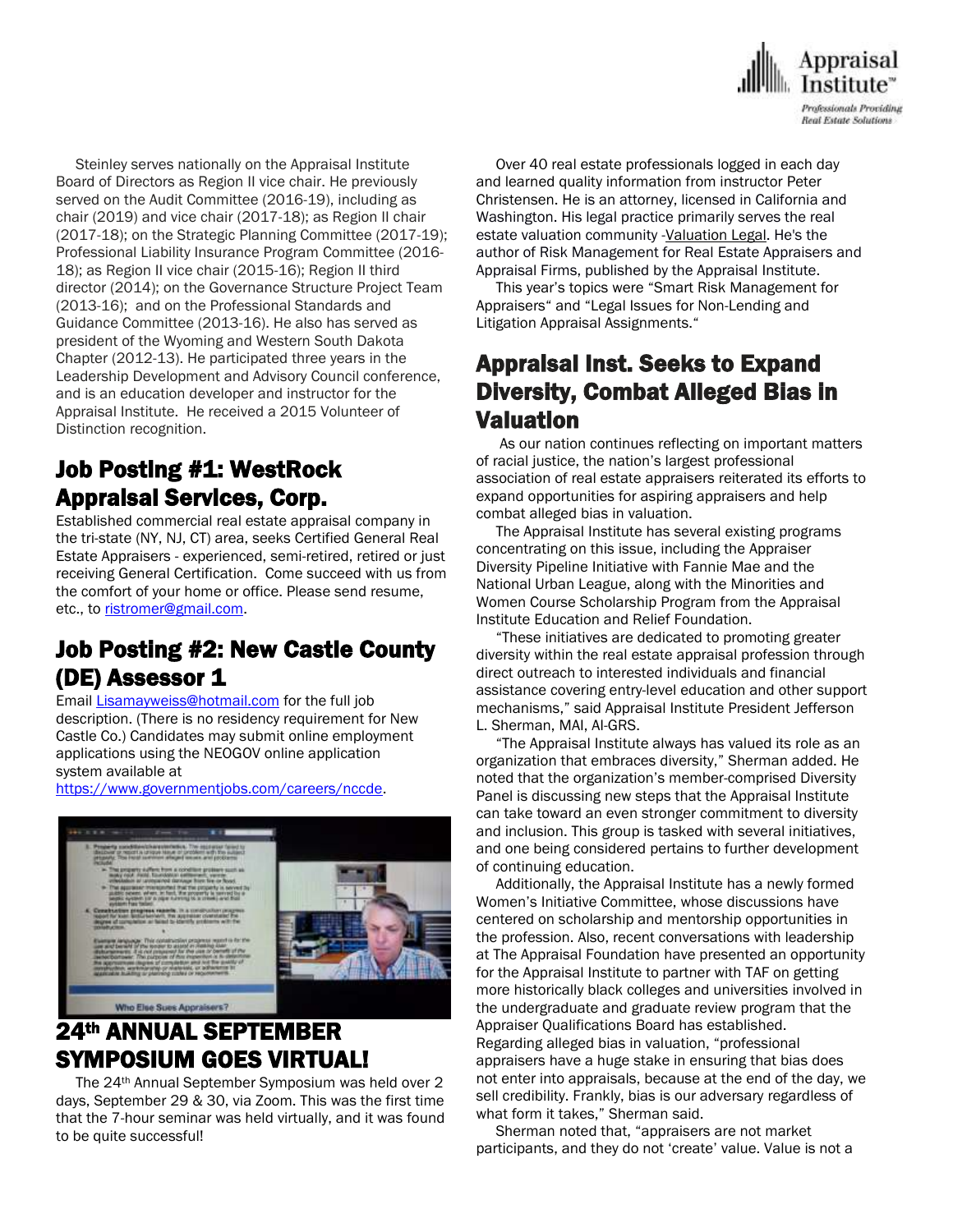

'fact' to be found, but an opinion that should be credible and well-supported. These opinions should not use subjective terminology, unsupported assumptions, or interjections of opinion, or draw unsupported conclusions from subjective observations, among other things. These requirements are ingrained in a bevy of existing anti-bias and independence requirements that appraisers and lenders have to follow and observe," Sherman said.

 Sherman further noted that, "appraisers adhere to a strict set of rules at the federal and state levels, with racial or any discrimination strictly prohibited and subject to penalty. The appraiser's role is unbiased and serves to protect consumers and financial institutions." He added, "credible, reliable opinions of value are fundamental to economic security for lenders, buyers, sellers and property owners, together with other stakeholders in property tax, income tax and eminent domain. Our work must remain impartial, objective and independent."

In its Aug. 20 letter to The Appraisal [Foundation,](https://www.appraisalinstitute.org/file.aspx?DocumentId=2687) the Appraisal Institute cited its belief that existing requirements can be reinforced and enhanced starting with the AQB "Real Property Appraiser Qualification Criteria." The letter said that while the current "Criteria" clearly allows educational programming on bias and discrimination under allowances for "Ethics," the Appraisal Institute believes the creditable topics list could be expanded with additional examples directly relating to bias and discrimination, as this would help stimulate additional education ideas amongst appraisal education developers and providers on this important topic.

 Further, the Appraisal Institute is exploring additional actions to reaffirm existing requirements including further research, guidance and education on matters relating to real estate market trends, bias and independence.

SNJAI UPCOMING EVENTS

[Visit](http://www.myappraisalinstitute.org/education/southernNewJersey) our website for registration links[: www.ai-snj.org](http://www.ai-snj.org/) 

Rapid Response: Market Analysis in Volatile Markets Friday, October 30 (zoom) 7 CE hrs Instructor: Edward T. Molinari, SRA, Al-RRS

[https://ai.appraisalinstitute.org/eweb/DynamicPage.aspx?](https://ai.appraisalinstitute.org/eweb/DynamicPage.aspx?webcode=EventInfo&Reg_evt_key=7E1B79E3-674D-4B91-84AC-F73ECA5172E3&goback=0) [webcode=EventInfo&Reg\\_evt\\_key=7E1B79E3-674D-4B91-](https://ai.appraisalinstitute.org/eweb/DynamicPage.aspx?webcode=EventInfo&Reg_evt_key=7E1B79E3-674D-4B91-84AC-F73ECA5172E3&goback=0) [84AC-F73ECA5172E3&goback=0](https://ai.appraisalinstitute.org/eweb/DynamicPage.aspx?webcode=EventInfo&Reg_evt_key=7E1B79E3-674D-4B91-84AC-F73ECA5172E3&goback=0)

The Cost Approach: Unnecessary or Vital to a Healthy Practice? Thursday, December 3 (zoom) 7 CE hrs Instructor: Craig Steinley, MAI, SRA, AI-GRS, AI-RRS [https://ai.appraisalinstitute.org/eweb/DynamicPage.aspx?](https://ai.appraisalinstitute.org/eweb/DynamicPage.aspx?webcode=EventInfo&Reg_evt_key=668DE751-B612-4DEF-8D7C-7B281676CE3C&goback=0) [webcode=EventInfo&Reg\\_evt\\_key=668DE751-B612-4DEF-](https://ai.appraisalinstitute.org/eweb/DynamicPage.aspx?webcode=EventInfo&Reg_evt_key=668DE751-B612-4DEF-8D7C-7B281676CE3C&goback=0)[8D7C-7B281676CE3C&goback=0](https://ai.appraisalinstitute.org/eweb/DynamicPage.aspx?webcode=EventInfo&Reg_evt_key=668DE751-B612-4DEF-8D7C-7B281676CE3C&goback=0)

SAVE THE DATE: Virtual Chapter Dinner Meeting/Seminar Thursday, November 19th 2-5pm Topic: Land Valuation (Presented by Susanne M. Curran, MAI, AI-GRS)

If you have classes/seminars/speaker suggestions, please contact Lisa --- we want to offer what you need! ..............................

## AI Featured Benefit: RealMassive DataQu

**ReaLMassive** 

RealMassive DataQu is a real-time data solution powering commercial real estate deals nationwide. Search 20 years of sales, tax and loan history and export or print property data for further analysis. Al Professionals have FREE access to DataQu for the rest of 2020 and will receive a 10% discount in 2021. Visi[t AI Benefits](http://send.appraisalinstitute.org/link.cfm?r=vwtD93oHHyUAMd-FHE_JHA~~&pe=37W7WvQq0EsYWmxP0rulSM2Z-nrgMw4ec2m0TfPFSyJ1Cio9m4fVjKM1vFk2LOGUhpuLQmayxeF8OGchyHJqQA~~&t=68BBvWYmdtOwX2pNow9vxg~~) to learn more and view additional benefits!



## AIERF: We Are Here to Help.

As the COVID-19 (coronavirus) pandemic continues to impact a growing number within our communities, the Appraisal Institute Education and Relief Foundation (AIERF) stands ready to provide emergency financial assistance to our colleagues in need. If you or someone you know has been significantly negatively affected by COVID-19, apply today for financial assistance.

Who we are: AIERF was born out of the 2018 union of the AI Education Trust and AI Relief Foundation in order to most effectively and efficiently serve real estate appraisal professionals now and into the future. By providing scholarships to AI Candidates for Designation, Practicing Affiliates and college students, funding for the YT and Louise Lee Lum Library and emergency financial assistance to appraisers in need, AIERF continually strives to advance the valuation profession.

What we do: Originating with the 2005 Gulf Coast hurricanes, to date more than \$300,000 in emergency financial assistance has been provided to appraisers and other individuals in need – whether natural disaster, medical emergency or other emergency that has occurred. How you can help: The assistance provided by AIERF is made possible through the generous support of individuals within the real estate appraisal profession. By donating, you are assisting your colleagues in need, supporting scholarships, and contributing to the advancement of the appraisal profession overall. If you have questions, please email aierf@appraisalinstitute.org or call 312-335-4239.

## Comprehensive Exam Prep

Gary DeWeese, MAI, an instructor for the Appraisal Inst. for more than 20 years, is offering Comp Exam prep material. The cost is \$300 for the Income, \$150 for the Sales, \$150 for the Cost/HBU and \$150 for the General module material. If you purchase the first 3 modules, the General module material is free. The material is based on multiple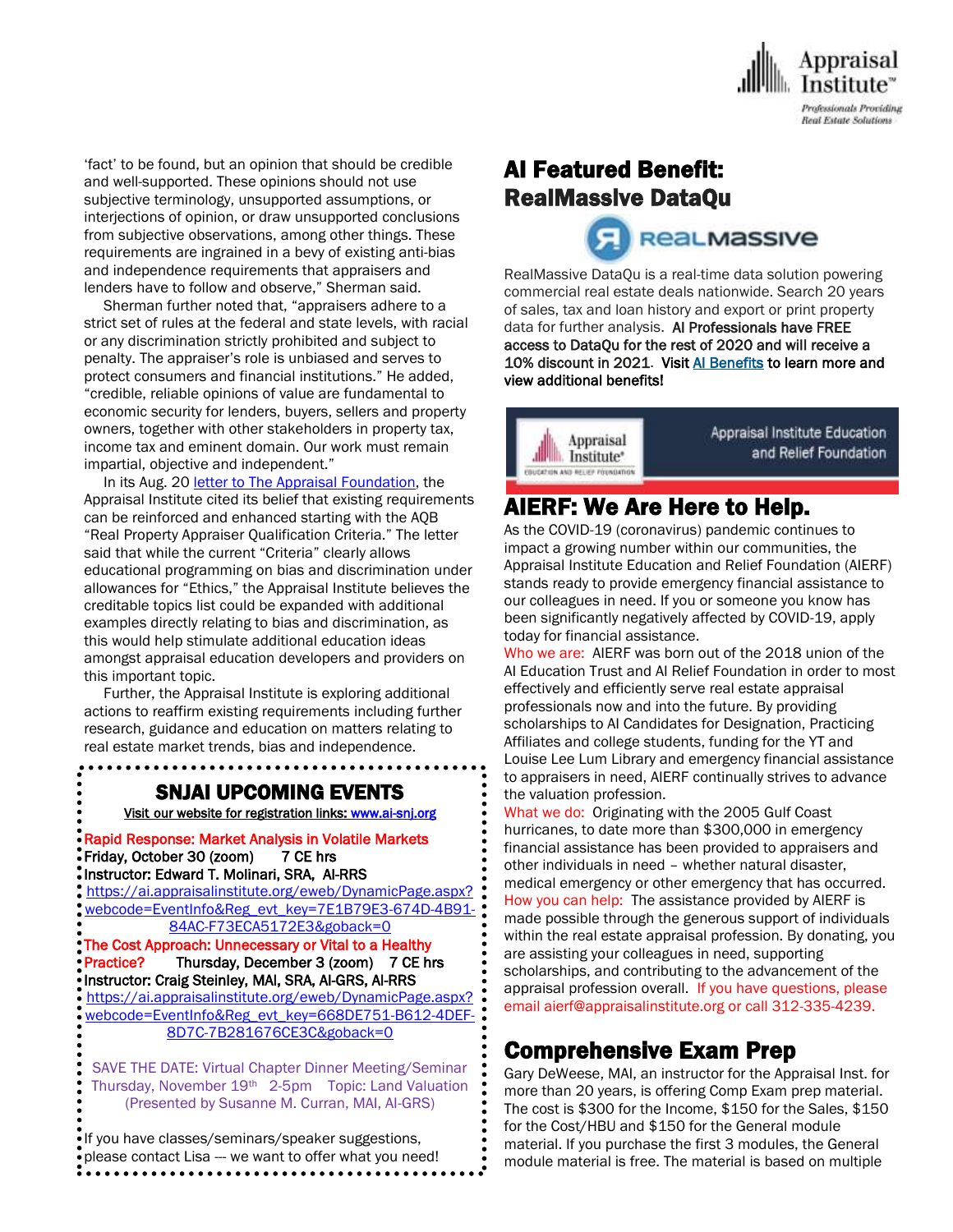

choice type problems with detailed solutions illustrated. The material is electronically delivered the same day as ordered. For more about the material, read student reviews & learn how to order, visit www.garydeweese.com or contact garydeweese@comcast.net or 925-216-8751. *Materials were developed by Gary DeWeese and are not sponsored or endorsed by the Appraisal Inst.*

## Are you on Facebook? We have a chapter page: "like" us: Southern NJ Chapter - Appraisal Institute

# News From National …

[Online Education:](http://www.mmsend50.com/ls.cfm?r=99596491&sid=8974475&m=957997&u=Appraise&s=http://www.appraisalinstitute.org/online) Learn at your own pace anytime, anywhere. Top-notch Appraisal Institute courses and seminars come straight to your desktop with online education! Learn from any computer anywhere, whenever you have time. It's easy, convenient and a



great way to get the education you want. Check out the current course listing now:

[https://ai.appraisalinstitute.org/nfai2test/eweb/DynamicP](https://ai.appraisalinstitute.org/nfai2test/eweb/DynamicPage.aspx?webcode=AIEducationSearch) [age.aspx?webcode=AIEducationSearch](https://ai.appraisalinstitute.org/nfai2test/eweb/DynamicPage.aspx?webcode=AIEducationSearch) 

#### Uniform Standards of Professional Appraisal Practice

(USPAP) USPAP class participants need to purchase & bring to class their own copies of this book from the Appraisal Foundation. The USPAP document is not part of the course materials provided by the Appraisal Institute.

Scholarships The Appraisal Institute Education & Relief Foundation offers [scholarships.](http://send.appraisalinstitute.org/link.cfm?r=TyxXOooBFM-9kcaVyjABIA~~&pe=k_y06NsR9-tB3atEDYdXWLTTqBM_H3aeIPclU_7mx0sd29sU_T_sOiJTIa3747wAJXWGK_wLmsw-M82swC-Ijw~~&t=jouIQRRPlOfDkLqJe5AmNA~~). Scholarships are for courses (not exams or Capstone) and do not apply to those retaking a course. If a Candidate needs emergency assistance due to a natural disaster, medical emergency, etc., apply for assistance through the Appraisal Institute Education & Relief Foundation

#### National Calendar of Events

#### NOVEMBER

12-13 | Al Board of Directors 4th Quarter Meeting, Chicago, IL

#### FUTURE MEETINGS/EVENTS/ETC.

Feb. 24-26 | 2021 AI Board of Directors 1st Quarter Meeting, Chicago, IL May 19-21 | LDAC, Washington, DC Aug. 9-10 | Annual Conference, Orlando, FL

Chapter Service Hours Chapter service falls under Service to the Appraisal Institute for Designated members and Practicing Affiliates wishing to receive AI Continuing Education points for that service. AI professionals will need

to submit those hours themselves by logging in to their AI account. The "AI Continuing Education: An Overview" resource provides more information on how to submit CE and is available to Designated members and Practicing Affiliates within their AI account online. Find that document here: [https://www.appraisalinstitute.org/assets/1/7/AI-](https://www.appraisalinstitute.org/assets/1/7/AI-CE_Overview.pdf)[CE\\_Overview.pdf](https://www.appraisalinstitute.org/assets/1/7/AI-CE_Overview.pdf)

#### New Appraisal Institute Textbook Addresses Time-tested Valuation Principles for Today's World In the midst of a

global pandemic and social justice concerns, the Appraisal Institute published "The Appraisal of Real Estate," 15<sup>th</sup> edition. The textbook long has been recognized as the valuation profession's most comprehensive source of information for appraisers and other real estate professionals.



 "We find ourselves in a situation much like 2008 today, with a global pandemic and social justice concerns affecting all areas of the economy—and many other aspects of daily life—in the United States and around the world," AI President Jefferson L. Sherman, MAI, AI-GRS, wrote in the book's foreword. "Today, appraisers and users of appraisal services do not know what the future will look like."

 "The Appraisal of Real Estate," 15th edition, is a book that fits current times. It reflects a renewed commitment to the essential principles of appraisal and the sound application of recognized valuation methodology. In addition to updated information on changes in real estate markets and valuation standards, longtime readers of "The Appraisal of Real Estate" will notice these significant changes in this edition:

- New chapters focused on applications of market analysis and highest and best use analysis;
- Additional emphasis on identifying the property rights to be appraised in an appraisal assignment; and
- Deeper discussion of accepted techniques for allocating value among real estate, personal property and non-realty items.

 Sherman further noted, "History confirms that the applicability and importance of different valuation techniques may rise and fall as real estate markets expand and change, and as society continues to evolve. Nevertheless, the basic principles of valuation that are at the core of this book, and fundamental to the appraiser's skill set, remain unchanged."

 Previous editions of "The Appraisal of Real Estate" have been translated into 10 languages and have been used in valuation courses at various colleges and universities. The first edition of the textbook was published in 1951.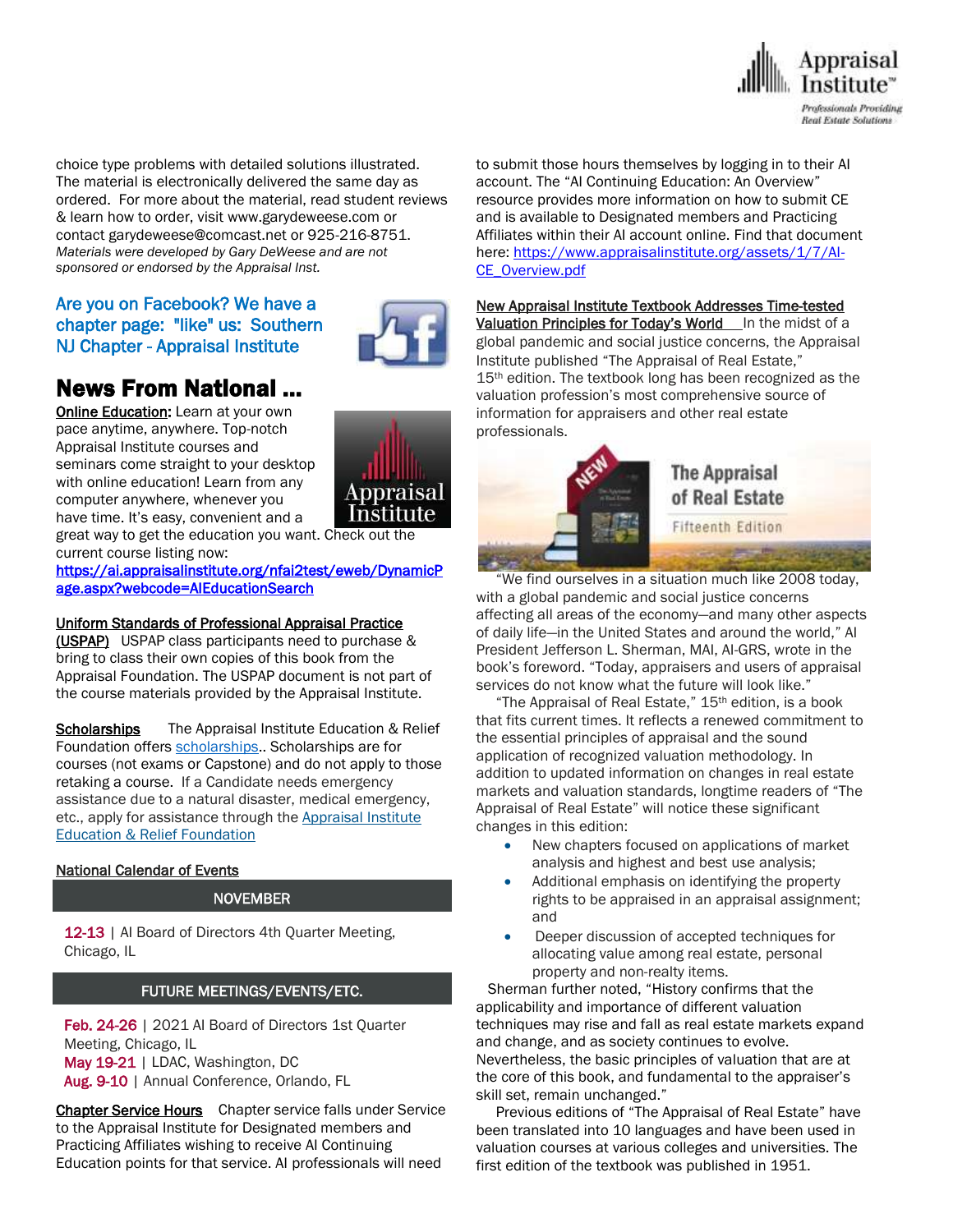

 "The Appraisal of Real Estate," 15th edition, (ISBN: 9781935328780) is a 705-page hardcover book; a PDF is also available. They are available for \$140 (\$110 for Appraisal Institute professionals) each, or \$196 (\$154 for Appraisal Institute professionals) if purchased together. Call 888-756-4624 or order [online.](https://www.appraisalinstitute.org/15edition/)

## Candidate News

 New Candidates can upload their most recent USPAP certificate; they can take their first-year requirement, Business Practices and Ethics.; general Candidates can also take the Advanced Education [Diagnostic](http://send.appraisalinstitute.org/link.cfm?r=uRRhLNx_58oKvjetQUd8KQ~~&pe=DtD34eTLOjVd2WvjOMGGk2aaoDyh8LLcHGOJfNqY-XfAuuZ9MWZSKtRNfAbBoL0oSuhx0ThwtSfOS-8J2PecTA~~&t=JP1y7ZzqsSWwF3t5PZcwCA~~) Test, which is required before registration for advanced courses.

 2021 course schedules should start appearing on the website in the fourth quarter. Registration for an upcoming course is considered forward progress.

 General Candidates who plan to submit their Demo this year or next year or hope to register for a 2021 Capstone must first complete the *General [Demonstration](http://send.appraisalinstitute.org/link.cfm?r=uRRhLNx_58oKvjetQUd8KQ~~&pe=AKs5VOvjhb6jmAij0tmR6cRhKjRppkOmZBvNdzDCt3q2UXbVkGgqkqZOuS0HYrXmaVY1eqfJaHI0oZwSekITlQ~~&t=JP1y7ZzqsSWwF3t5PZcwCA~~) Report [Writing](http://send.appraisalinstitute.org/link.cfm?r=uRRhLNx_58oKvjetQUd8KQ~~&pe=AKs5VOvjhb6jmAij0tmR6cRhKjRppkOmZBvNdzDCt3q2UXbVkGgqkqZOuS0HYrXmaVY1eqfJaHI0oZwSekITlQ~~&t=JP1y7ZzqsSWwF3t5PZcwCA~~) s*eminar.

 Candidates can begin compiling their experience on the AI log at any time, but we do not recommend that they apply for experience until they have completed at least most of their coursework. If they are concerned about whether their work will meet AI criteria, they can apply for Advisory [Guidance,](http://send.appraisalinstitute.org/link.cfm?r=uRRhLNx_58oKvjetQUd8KQ~~&pe=fmX0024kEqtwOpEX9g-IoCDM14YVTDu3FzkdhWlPc8xzJ0TPathl5hHRyKfkMgP8W7_u08Lj78bhw7Ch7DQWiA~~&t=JP1y7ZzqsSWwF3t5PZcwCA~~) which is a not-for-credit submission of one or more reports, on which they will get feedback from a trained experience screener.

 Many Candidates whose timelines ended in 2020 will find them automatically extended when a designation requirement is scheduled or in progress. If not the case, the Candidate must apply for an extension as soon as they have a plan of action. Note: extension requests that indicate reasons for not completing the timeline *with no plan of action* will be denied. Also keep in mind:

- Candidates *should not* assume that extensions will be granted in one-year intervals; we often approve shorter extensions so Candidates can demonstrate progress, especially among Candidates who do not fulfill their plan of action.
- Timeline extensions *do not* affect other deadlines, such as exam appointments or due dates for experience or demo revisions.
- Timeline extensions—like AMP extensions—are requested via the Candidate Checklist.

# Homebuyers Swayed by Energyefficiency Data, ACEEE Reports

#### Reprinted from aceee.org

A first-of-its-kind empirical [study](https://www.aceee.org/research-report/b2002) shows that including home energy efficiency scores in online real estate listings would lead buyers to choose more-efficient homes with lower energy costs. The new study provides the clearest evidence to date that state or local policies ensuring that home energy information is presented to buyers would

influence their choices, not only meeting their needs but incentivizing sellers to make home efficiency upgrades and builders to construct more-efficient new homes.

 Home buyers have said in repeated surveys that the energy efficiency of homes is a priority. Yet sellers rarely include efficiency information in their listings, so potential buyers using the



major real estate aggregation websites—where 93% of home buyers begin their searches—generally cannot find this information. Only Portland, Oregon, requires home energy information in real estate listings; a dozen other U.S. cities or states mandate or suggest some type of home energy disclosure at various stages during transactions, often well after prospective buyers have evaluated competing options.

 "We always thought home buyers would respond to energy efficiency information, but now we've shown it's really true," said Reuven Sussman, co-author of the report from the American Council for an Energy-Efficient Economy (ACEEE) and director of the organization's Behavior and Human Dimensions Program. "Prospective home buyers have a lot of information at their fingertips, but usually they know little about the energy efficiency of the homes they're considering. Just getting the right information in front of people can make big differences in their choices. If we can help buyers find efficient homes, we can really stimulate demand for them."

 ACEEE used a panel research firm to recruit a national sample of 1,538 individuals who indicated they were planning to purchase a home within the next five years. Participants viewed a mock real estate website showing three sample homes at a time and were asked to select the home they preferred the most within each set. The listings including information such as price, bedrooms, and square footage—were part of a "discrete choice experiment" that allowed researchers to determine the weight of participants' preferences among competing factors.

 Some participants saw information about the homes' energy efficiency, presented in one of five possible ways: a simple Home Energy Score (HES), based on the U.S. Department of Energy's rating system; an HES along a continuum (line) from inefficient to efficient; estimated annual home energy costs; estimated annual home energy costs plus HES along a continuum; or a HES for only aboveaverage homes (simulating a voluntary labeling program).

 Using the data on participants preferences, ACEEE found the following:

• Energy efficiency information encouraged home buyers to avoid the least-efficient homes and choose more-efficient ones. Home buyers with such information clicked on the least-efficient